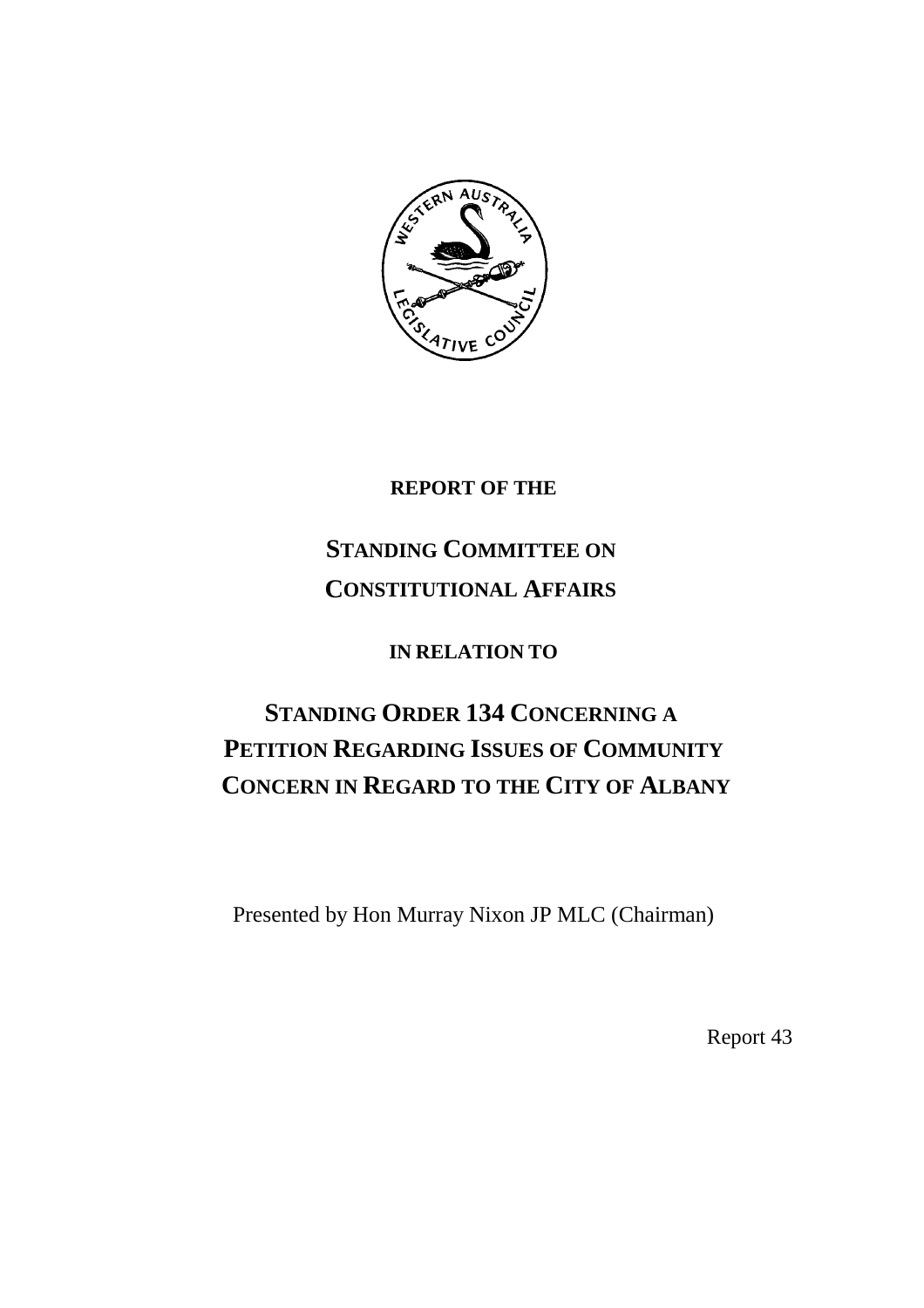## **STANDING COMMITTEE ON CONSTITUTIONAL AFFAIRS**

#### **Date first appointed:**

#### 21 December 1989

#### **Terms of Reference:**

- 1. The functions of the committee are to inquire into and report on:
	- (a) the constitutional law, customs and usages of Western Australia;
	- (b) the constitutional or legal relationships between Western Australia and the Commonwealth, the States and Territories,

and any related matter or issue;

- (c) a bill to which SO 230 (c) applies but subject to SO 230 (d);
- (d) any petition.
- 2. A petition stands referred after presentation. The committee may refer a petition to another standing committee where the subject matter of the petition is within the terms of reference of that standing committee. A standing committee to which a petition is referred shall report to the House as it thinks fit.

#### **Members as at the date of this report:**

Hon Murray Nixon JP MLC (Chairman) Hon Ray Halligan MLC Hon Tom Helm MLC

#### **Staff as at the date of this report:**

Ms Felicity Beattie, Advisory/Research Officer Mr David Driscoll, Committee Clerk

### **Address:**

Parliament House, Perth WA 6000, Telephone (08) 9222 7222 www.parliament.wa.gov.au

## **ISBN 0 7309 8952 6**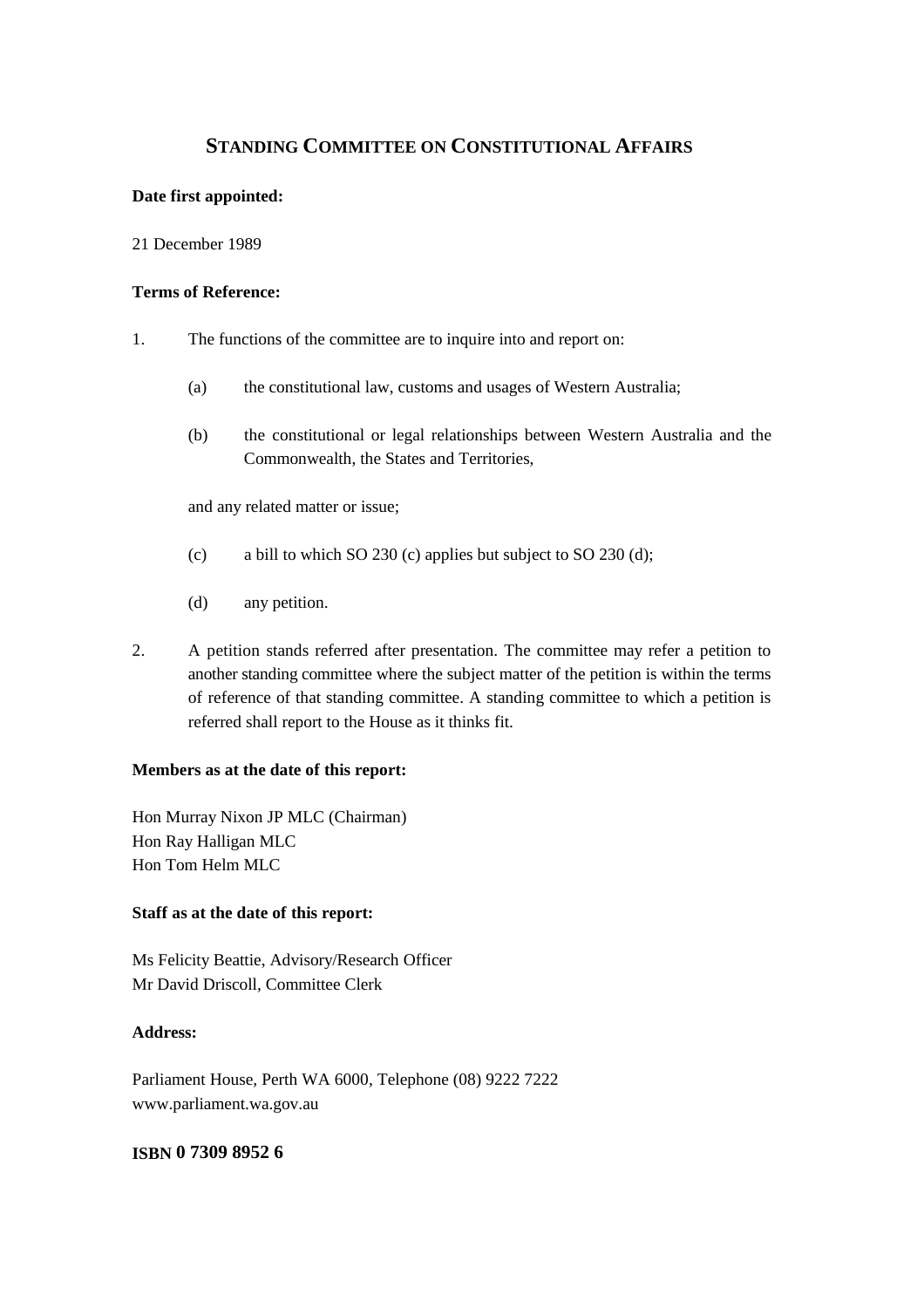## **Report of the Standing Committee on Constitutional Affairs**

**in relation to**

**Standing Order 134 Concerning a Petition Regarding Issues of Community Concern in Regard to the City of Albany**

#### **1. The Petition**

- 1.1 Two petitions were tabled by Hon Norm Kelly MLC during the Second Session of the Thirty Fifth Parliament *(Tabled Paper # 1080 tabled on 26 May 1999 and Tabled Paper # 1118 tabled on 15 June 1999)* raising issues of community concern in regard to the City of Albany. The petitions requested an appropriate Committee of the Parliament to examine the following issues:
	- i) Albany Foreshore Development;
	- ii) Rainbow Coast Waste Management Services;
	- iii) Disposal of Used Tyre Dump;
	- iv) Administration of Councils Town Planning Schemes;
	- v) Minutes and Records of Meetings;
	- vi) Valuations for Leases and Rating of Council and Private Property;
	- vii) Engagement of Consultants; and
	- viii) Regional Saleyard Development.
- 1.2 The petitions requested that the Legislative Council "...place these matters before an appropriate Committee of the Parliament in order that the unity of the first elected Council of the City of Albany may not be jeopardised by these community concerns remaining unresolved."
- 1.3 Following receipt of these petitions the Committee sought submissions from:
	- i) the principal petitioner; and
	- ii) the tabling member.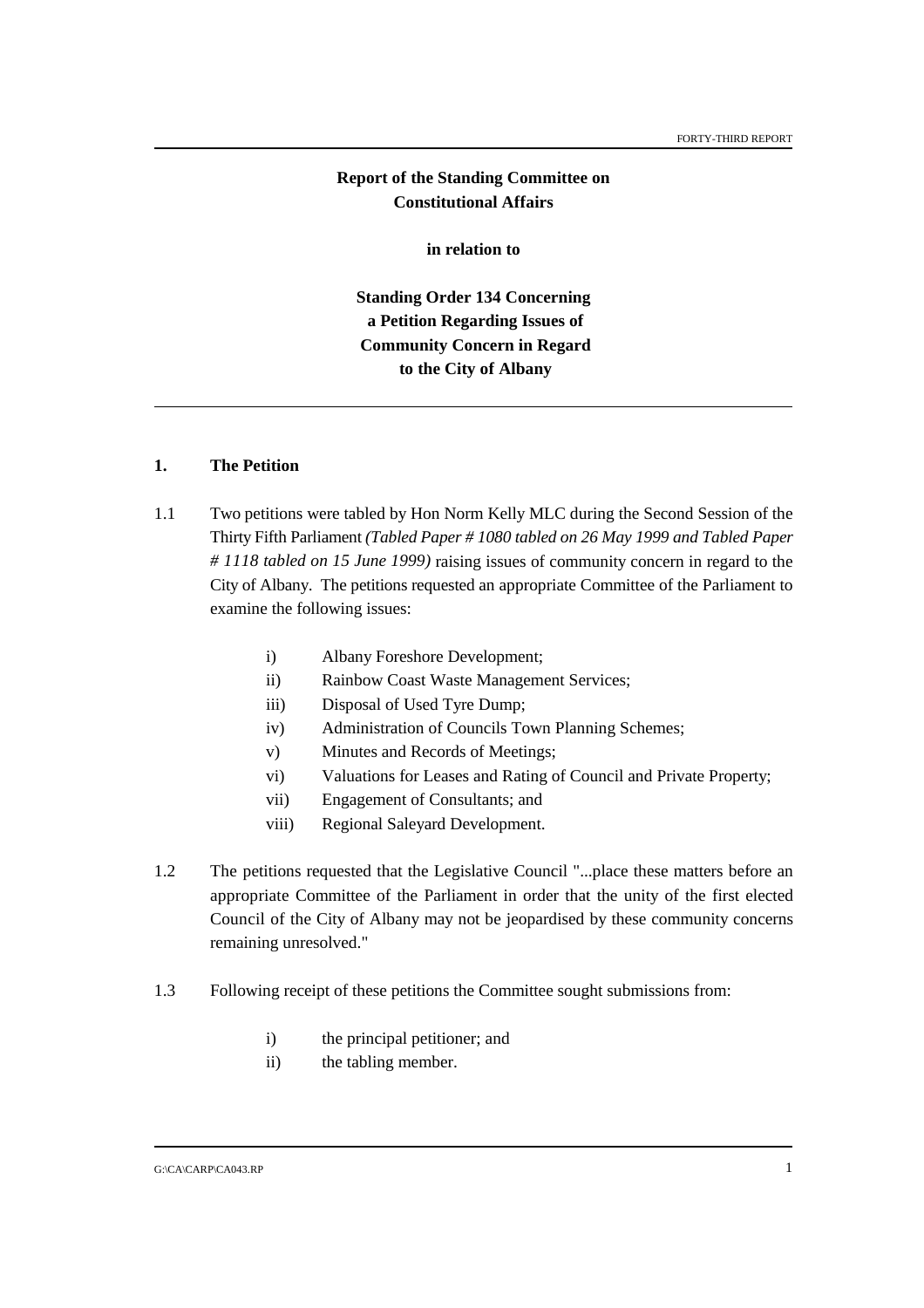- 1.4 The Committee was unable to conduct further enquiries due to the prorogation of Parliament on 6 August 1999.
- 1.5 The petition was retabled on 8 September 1999 by Hon Norm Kelly MLC *(Tabled Paper # 144)*. The petition again requested that the Legislative Council investigate issues of community concern in regard to the City of Albany.

## **2. Certification of the petition**

2.1 The petition was certified by the Clerk of the Legislative Council as complying in all substantive respects with the requirements of Chapter XI of the Standing Orders of the Legislative Council.

## **3. Submission**

- 3.1 On 16 September 1999 the Committee wrote to the tabling member and the principal petitioner to confirm receipt of the petition and to request any information they may wish to provide to the Committee.
- 3.2 The Committee received a submission from the principal petitioner on 11 October 1999. The submission consisted of a covering letter, three pages of information elaborating on the matters outlined in the petition, 12 pages of photocopied newspaper articles and a photocopy of a file note from the Shire of Albany.

## **4. Standing Orders**

- 4.1 The Committee has reviewed the submission and found it to contain statements that fall within Standing Order  $133(c)(v)$ ; that is, it contains statements adverse to, or makes allegations of improper, corrupt or illegal conduct against, a person whether by name or office.
- 4.2 The Committee believes that Standing Order 134 applies. The petition should be confined to a request for relief and be accompanied by a statement of all relevant facts supporting the request. The statement should have affixed an affidavit in the required form.